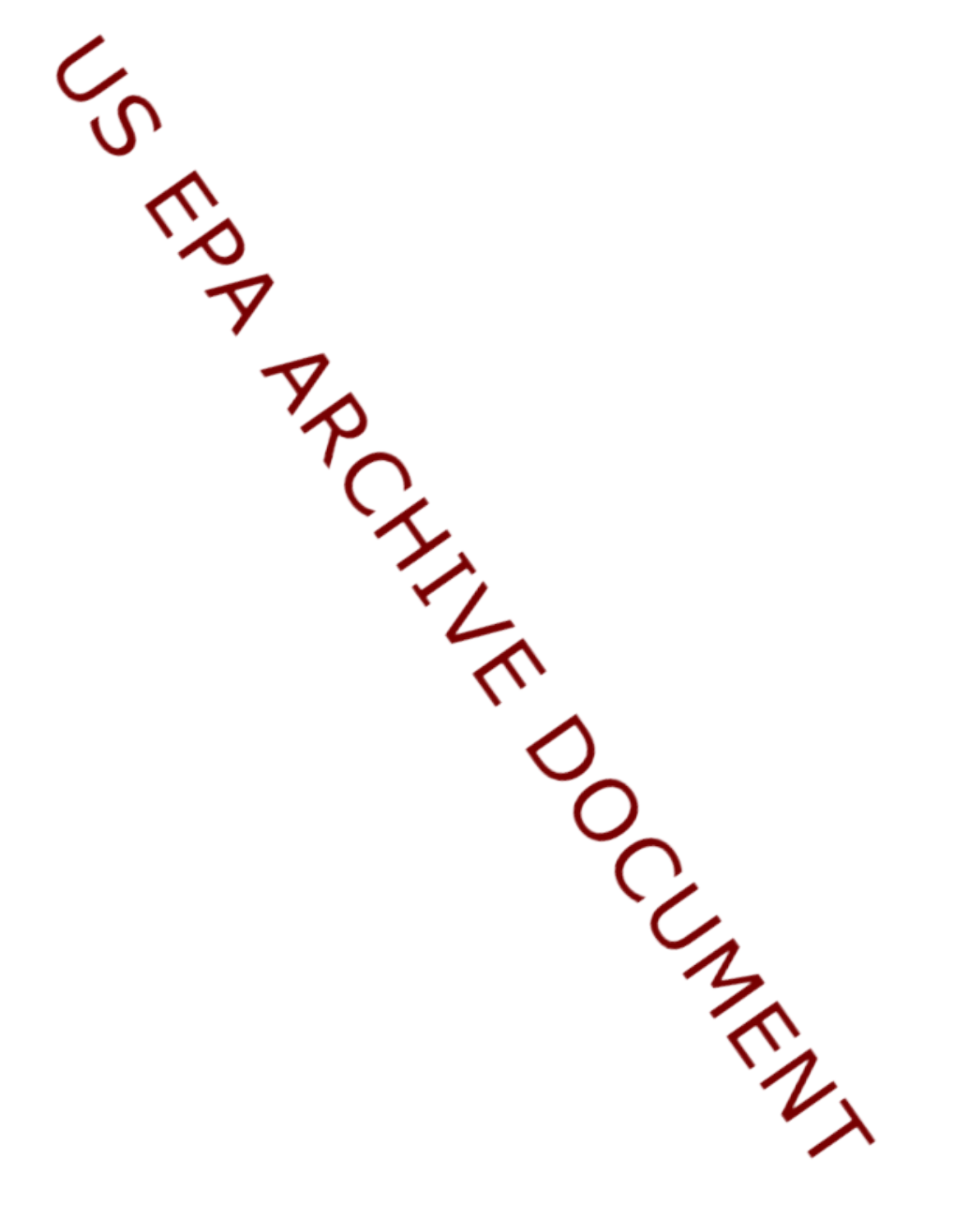# **Technical Factsheet on: DIBROMOCHLOROPROPANE (DBCP)**

[List of Contaminants](http://www.epa.gov/safewater/hfacts.html) 

 As part of the Drinking Water and Health pages, this fact sheet is part of a larger publication: **National Primary Drinking Water Regulations** 

Drinking Water Standards MCLG: zero mg/L MCL: 0.0002 mg/L HAL(child): 1 day: 0.2 mg/L; 10-day: 0.05 mg/L

# **Health Effects Summary**

Acute: EPA has found DBCP to potentially cause kidney and liver damage and atrophy of the testes.

Drinking water levels which are considered "safe" for short-term exposures: For a 10-kg (22 lb.) child consuming 1 liter of water per day, a one-day exposure of 0.2 mg/L or a ten-day exposure to 0.05 mg/L.

 at levels above the MCL. Chronic: DBCP has the potential to cause kidney damage and antifertility effects from long-term exposure

Cancer: There is some evidence that DBCP may have the potential to cause cancer from a lifetime exposure at levels above the MCL.

## **Usage Patterns**

DBCP was once used as an unclassified nematocide for soil fumigation of cucumbers, summer squash, cabbage, cauliflower, carrots, snap beans, okra, aster, shasta daisy, ornamental turf (lawns), bermudagrass, centipedegrass, St Augustine grass, zoysia grass, ardisia, azalea, camellia, forsythia, gardenia, hibiscus, roses, and arborvitae.

 Though it is also used as a chemical intermediate in the production of a flame-retardant, essentially all of its present use is as a soil fumigant.

## **Release Patterns**

 In the past, release of DBCP to the environment occurred primarily from its fumigant and nematocide uses. In 1977, 831,000 pounds of DBCP was used in CA alone, mainly on grapes and tomatoes. In 1974, USA farmers applied 9.8 million pounds of DBCP on crops.

All registrations of end use products were cancelled in 1979 except for the use as a soil fumigant against nematodes on pineapples in Hawaii. This use was cancelled in 1985. The use of DBCP as a laboratory reactant is not expected to result in significant release to the environment.

## **Environmental Fate**

 DBCP released to soil will likely volatilize or leach to groundwater. In a model soil assumed to contain DBCP was estimated to be 1.2 days. The observed log soil sorption coefficient (Koc) of DBCP is 2.11 in 1,2-dibromo-3-chloropropane (DBCP) evenly distributed within the first 10 cm, the volatilization half-life of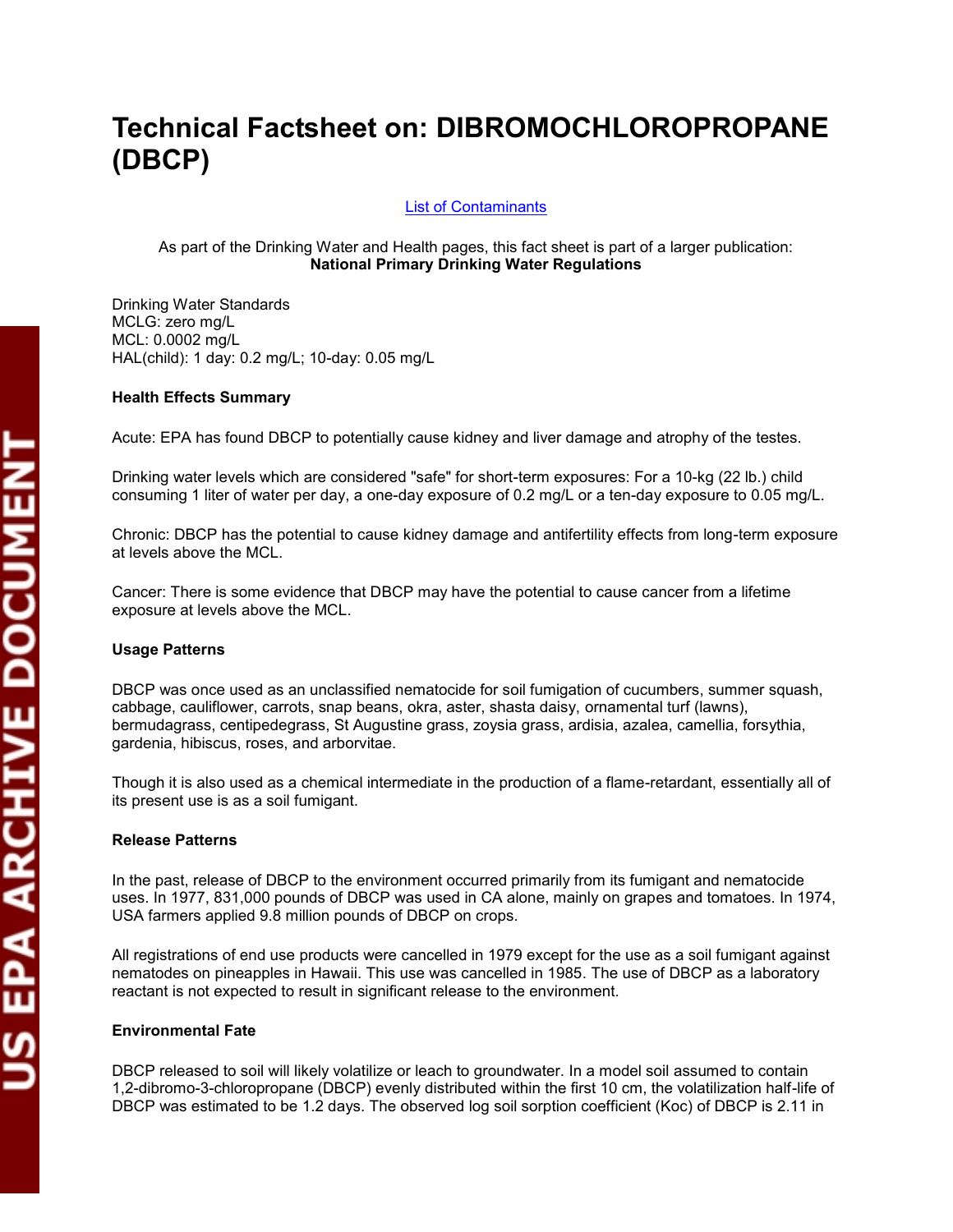that DBCP will adsorb so weakly that it will co-migrate with water through low organic content soil. an unspecified soil. In a soil containing 10% moisture, the log Koc of DBCP is 1.6. Modelling predicted

In alkaline soils, hydrolysis may be significant and biodegradation is possible but is expected to be slow relative to volatilization and leaching to groundwater. Soil microorganisms (primarily Pseudomonas and Flavobacteria) dehalogenated DBCP at a rate of 20% in 1 week at pH 8.

In water, DBCP is expected to volatilize rapidly and hydrolyze slowly. Using measured values of the water solubility and vapor pressure of 1230 mg/l and 0.58 mm Hg, respectively, a Henry's Law constant of 1.47X10-4 atm-cu m/mol was estimated. The volatilization half-life values were 9.5 hr, 13.5 hr, and 224.2 days, respectively, for streams, rivers, and lakes.

 Hydrolysis half-lives of 38 and 141 years have been reported at 25 and 15 deg C, respectively, at pH 7. In groundwater, DBCP is expected to persist due to its low estimated rate of hydrolysis (half-life= 141 years at 15 deg C). Biodegradation may occur, but is expected to be slow relative to the rate of volatilization. Sorption to sediments and bioconcentration are not expected to be significant fate processes.

 radicals with an estimated half-life of 12.19 days. In the atmosphere, vapor phase DBCP is expected to react with photochemically produced hydroxyl

A bioconcentration factor for 1,2-dibromo-3-chloropropane of 11 was estimated from a measured water solubility of 1,230 ppm.

#### **Chemical/ Physical Properties**

CAS Number: 96-12-8

Color/ Form/Odor: Dense yellow liquid with pungent odor; may also be granular

M.P.: 5 C B.P.: 196 C

Vapor Pressure: 0.8 mm Hg at 21 C

Density/Spec. Grav.: 2.08 at 20 C

Octanol/Water Partition (Kow): Log Kow = 2.43 (calculated)

Solubility: 1.23 g/L of water at 25 C; Slightly soluble in water

Soil sorption coefficient: Log Koc = 2.01; high mobility

Bioconcentration Factor: 11 (est.); low bioconcentration potential Soil sorption coefficient: Log Koc = 2.01; high mobility<br>Odor/Taste Thresholds: Taste threshold in water is 0.01 mg/L<br>Bioconcentration Factor: 11 (est.); low bioconcentration potential<br>Henry's Law Coefficient: 1.47x10-4 at

 Nemanax; Nemapaz; Nemaset; Nemazon; Gro-Tone Nematode; Durham Nematocide EM 17.1 Trade Names/Synonyms: DBCP; BBC 12; Fumagon; Fumazone; Nemabrom; Nemafum; Nemagon;